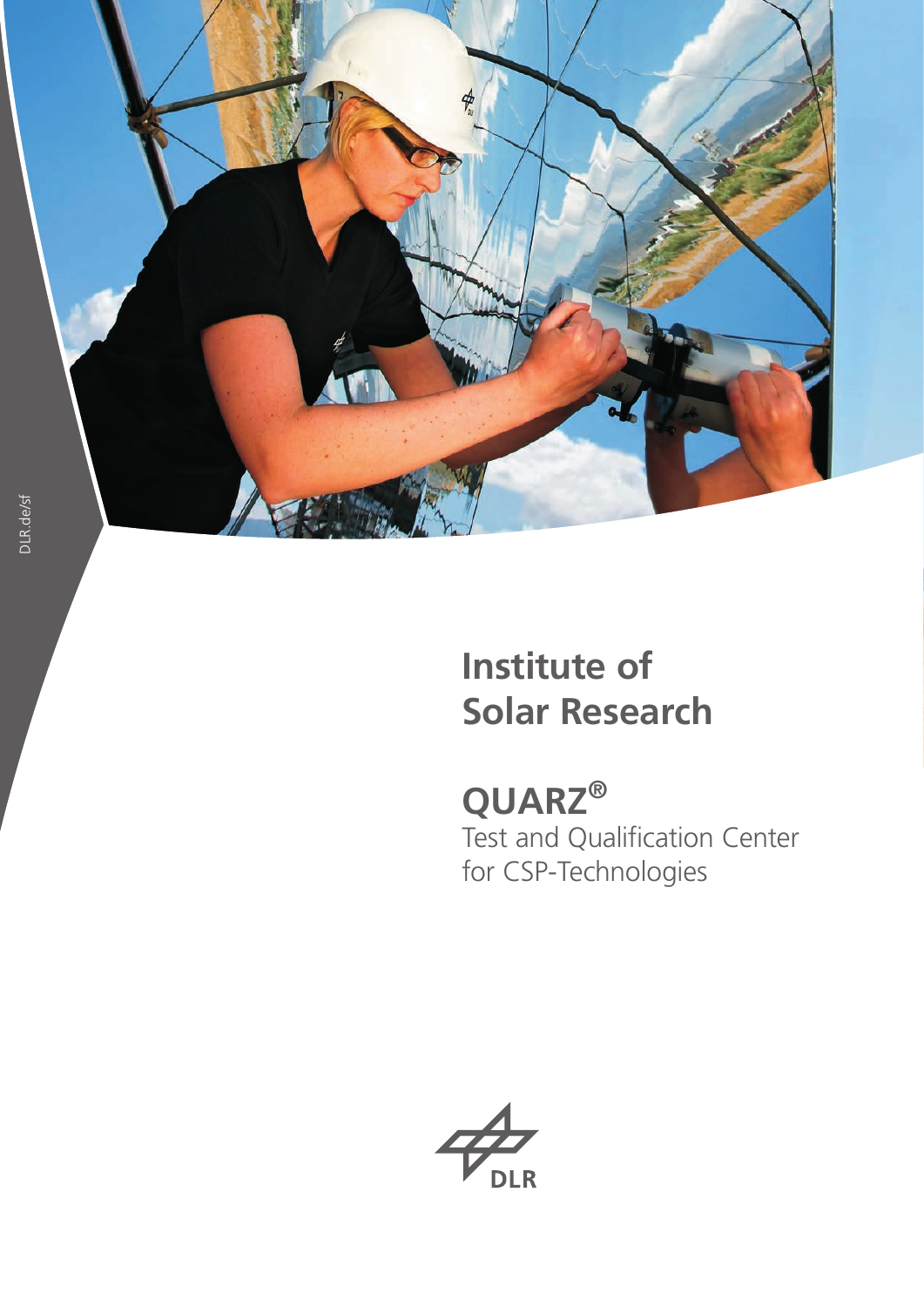

**Linear solar simulator for receiver tests in the QUARZ laboratory in Cologne**

## About the Institute of Solar Research

The DLR Institute of Solar Research is the largest research entity in Germany investigating and developing concentrating solar technologies to provide heat, electricity and fuels. Its 140 employees work at DLR sites in Cologne, Jülich and Stuttgart, as well as at the largest European test centre for concentrating solar technologies, CIEMAT's Plataforma Solar de Almería (PSA) in southern Spain.

In Germany, the institute is the pioneering research organization for advancing concentrated solar power (CSP) technology. Both in Europe and on a global scale it acts as a prime mover for the development and qualification of solar power and allied technologies.

The Institute of Solar Research and its commercial spin-off, CSP Services GmbH, each pursue their own separate but complementary range of activities. CSP Services GmbH holds a DLR knowhow licence and has developed its own portfolio of products and services.

**© Solarlite**



**Mirror shape measurement in the QUARZ laboratory in Cologne**

## QUARZ® Test and Qualification Center for CSP-**Technologies**

The QUARZ Center handles all CSP testing and qualification research activities and services of the Institute of Solar Research. Our staff work at the DLR sites Cologne and Jülich as well as at the PSA.

CSP components, their interaction in the overall system and the meteorological conditions each have a strong impact on the performance and cost efficiency of a solar power plant. Our researchers develop suitable measurement techniques and devices for testing and qualifying these influential factors. From our results, we evolve guidelines and standards for testing methods and quality criteria.

We transfer our research results to customer oriented services. Our testing and qualification services deliver fundamental information for industry to improve quality, performance and competiveness of their products and processes.

Additionally, we provide consulting services and support during all component development phases, from R&D to integration in a CSP plant.

Extensive training courses on CSP systems complete our range of services.



**Result of collector shape measurement in the field**

## **Components**

We test CSP components using specifically developed methods and devices, working in laboratories and outdoor test facilities. CSP companies and plant operators worldwide highly value our test reports as documentation of product quality.

### **Parabolic trough receivers**

During the early product development stage we test the physical properties of material samples, such as coatings of glass envelopes or absorber tubes.

For prototypes and commercial receivers, we test the overall performance of the complete product. The performance of entire receivers is evaluated by measuring heat loss and optical efficiency. Furthermore, we verify their durability by means of overheating, thermal cycling and bellow fatigue tests. The test infrastructure at the PSA allows us to confirm the operability and efficiency of receivers under real conditions.

### **Mirrors**

Throughout their lifetime, high-quality CSP mirrors must feature both high shape accuracy and specular reflectance. Our testing methods and evaluation tools are designed for all types of reflectors for CSP plants.

To verify the mirror shape, the following methods are applied:

- High-resolution and precision reflector shape accuracy measurements (deflectometry, photogrammetry)
- Evaluation of quality and performance parameters
- Analysis of reflector deformation
- Measurement of mounting pad position and angles
- Pad adhesion and stability tests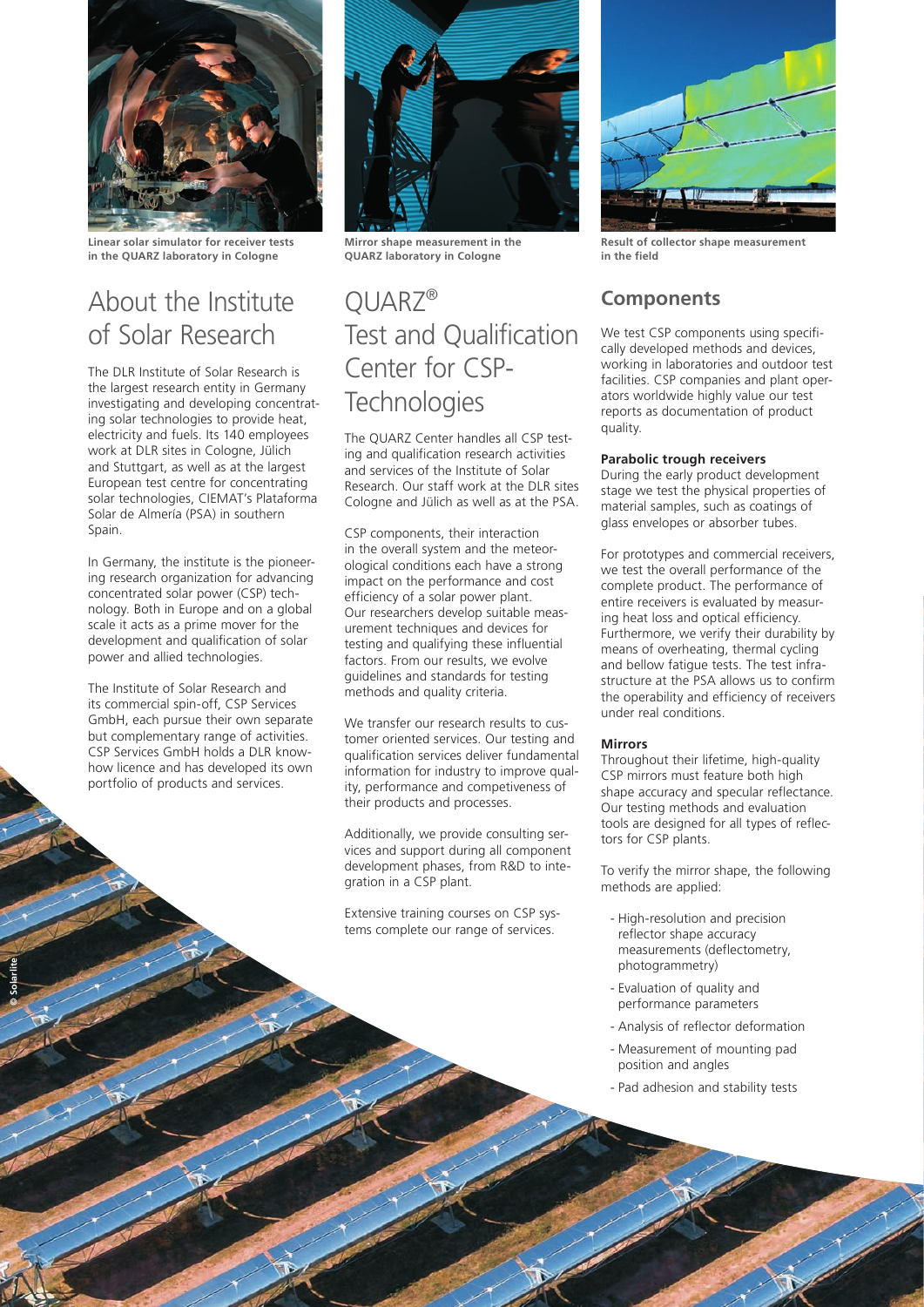

Rotating platform for performance testing QFly – airborne collector shape Calibration of irradiance sensors at PSA **of components at PSA**

We evaluate the reflective performance of CSP mirrors by measuring their spectral hemispherical and specular reflectance. In close collaboration with CIEMAT we offer accelerated ageing tests following international standards to measure the effects of humidity, salt spray, combined UV and humidity, temperature cycling, irradiation and aggressive corrosion environments.

Outdoor ageing tests are conducted at Spanish and North African exposure sites to verify the results of the accelerated ageing tests. Any observed degradation effects are analysed microscopically to understand the underlying mechanisms. The reflective properties of samples are measured to detect possible performance losses.

#### **Collectors**

The performance of a collector is defined by the quality of its components as well as by their alignment and behaviour under different load conditions. Our testing methods are designed to measure and assess the following quality features of parabolic trough collectors and heliostats:

- Shape
- Deformation and torsion
- Tracking quality
- Parabolic trough peak efficiency, incident angle modifier and thermal losses
- Optimised heliostat canting by deflectometry
- Heliostat beam quality

#### **Other components**

We also offer the examination of heat transfer fluids with regard to their physical properties at high temperatures and their degradation behaviour. For collector drives we verify the correct implementation of sun position algorithms and analyse tracking characteristics under load. A testing facility for Rotating and Expansion Performing Assemblies (REPA) is in preparation.



**QFly – airborne collector shape measurement**

## **Plants**

The Institute of Solar Research has developed methods for assessing the solar plant performance of parabolic trough, linear Fresnel and tower plants. The assessment can be made for the optical or thermal plant portion, or for the complete system.

#### **Parabolic trough and linear Fresnel fields**

To measure the optical efficiency of parabolic trough and linear Fresnel fields we either apply our measuring technology from the ground or using camera equipped quadcopters (QFly).

Our mobile field laboratory enables us to verify the overall performance of larger parabolic trough units. The analysis of performance and operating data helps to optimise the collector and solar field output. Moreover, we examine single effects such as soiling or individual component defects.

### **Solar towers**

For solar tower plants, we measure the optical quality of the heliostats in the solar field. We also offer flux mapping and aimpoint optimisation, and measure the thermal efficiency of the central receiver.

For all CSP technologies, we provide an estimate on the yearly solar production based on detailed measurement data.

## **Solar Resource Assessment**

We deliver crucial knowledge on relevant solar resource parameters to project developers and solar plant operators.

We calibrate meteorological sensors, measure the DNI (Direct Normal Irradiance), the sunshape, component soiling and extinction between heliostats and receiver.



A new service we recently added to our portfolio is Nowcasting, the prediction of DNI for the next 30 minutes. Our measurements serve as a basis to consider the effects of the solar resource on plant design, operation and system performance.

The work is carried out either at the Meteorological Station for Solar Technologies (METAS) at the PSA or directly at the customer's site.

In addition we operate several meteorological stations in the MENA region. These stations provide valuable data on typical desert environments for commercial CSP plants in the region.

## Benefits for our customers

- By detecting optimisation potential we help manufacturers to improve their products
- Customers benefit from the QUARZ test reports as proof of product quality
- Knowledge and use of accurate performance parameters lead to reliable results of system simulations
- Our test results are an excellent source of data for a plant's costbenefit analysis
- Being aware of quality and durability is a precondition for risk mitigation and enhances the bankability of a project
- QUARZ Center services promote successful market entries and increase the cost competiveness of CSP components and plants